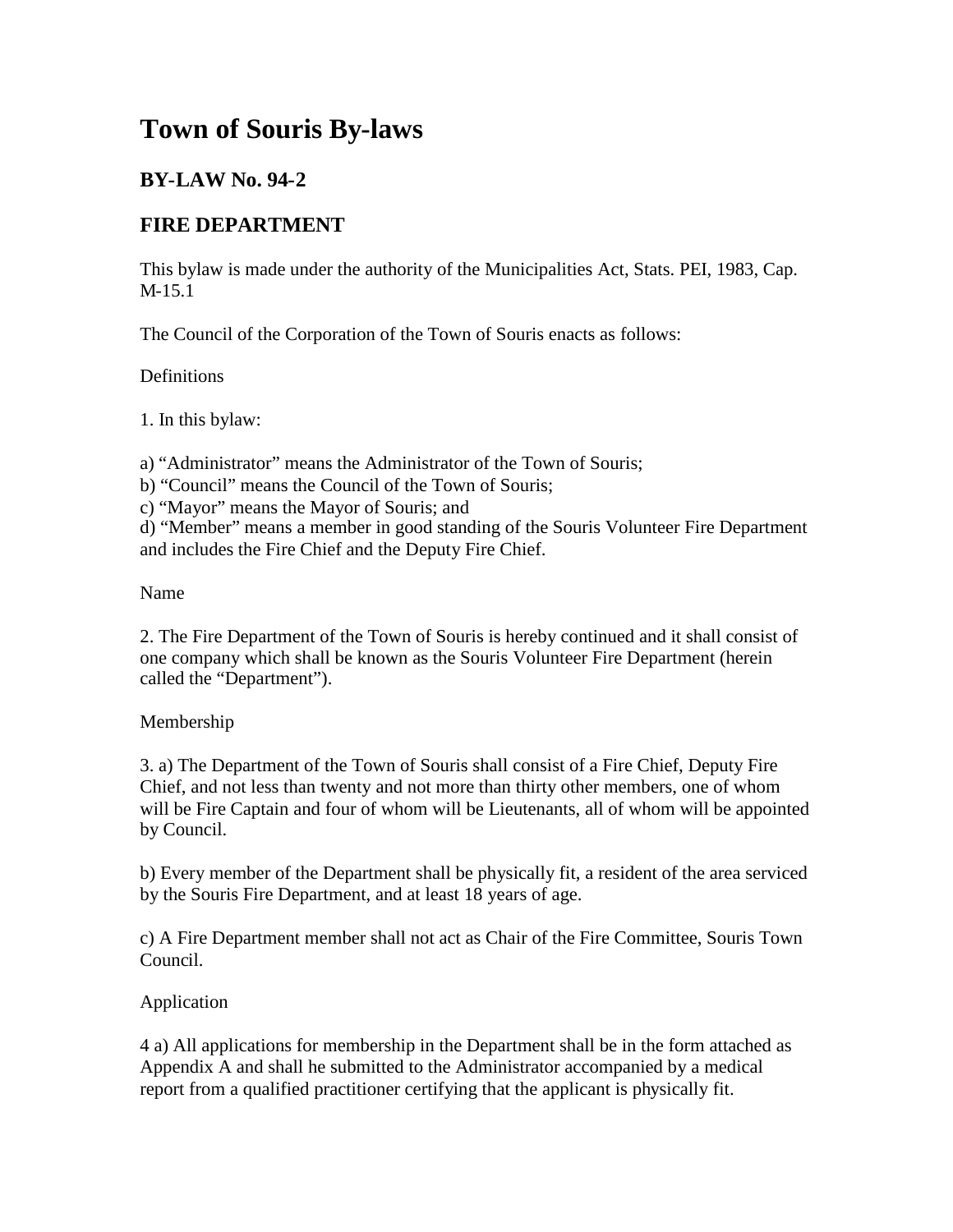b) The administrator shall deliver all applications for a vacancy to the Fire Chief, who shall, within fourteen days of receipt, cause a vote to be taken on the applications by the then current membership of the Department. The vole shall be conducted by secret ballot and shall take place at a regular meeting of the Department or at a special meeting called for such purpose.

c) The results of the vote conducted by the membership of the Department shall be delivered by the Fire Chief to the Administrator who shall then present the results to Council.

d) Council shall not be bound in any manner, by the vote of the membership of the Department, but the results of such vote may be taken into consideration when choosing a member. Council's decision on any applications shall be final.

Age Limited

5. The maximum age for members shall be 55 years, and the maximum age of all officers (Fire Chief, Deputy Chief, Captain, Lieutenants) shall be 60 years. All members of the Fire Department, including officers, are required to obtain a medical examination as per Section 12 of the Bylaw.

Appointments of Fire Chief and Deputy Fire Chief

6. The Fire Chief shall be appointed by Council and hold office during good health and good behaviour and during Council's pleasure. The position of Fire Chief shall run concurrent with Council terms and will be reappointed each three year term. The position of Fire Chief will be an open competition each term, and will be advertised in the local media. The Deputy Fire Chief will be appointed by Council for the same term as the Fire Chief and the Deputy Fire Chief shall also hold office during good health and good behaviour and during Council's pleasure.

Appointment of Fire Chief

7. The Member shall be appointed by the Council to hold office during good health and good behaviour and during Council's pleasure.

Budget

8. The annual cost of operating the Department shall be included in the annual Town budget.

Emergency Assistance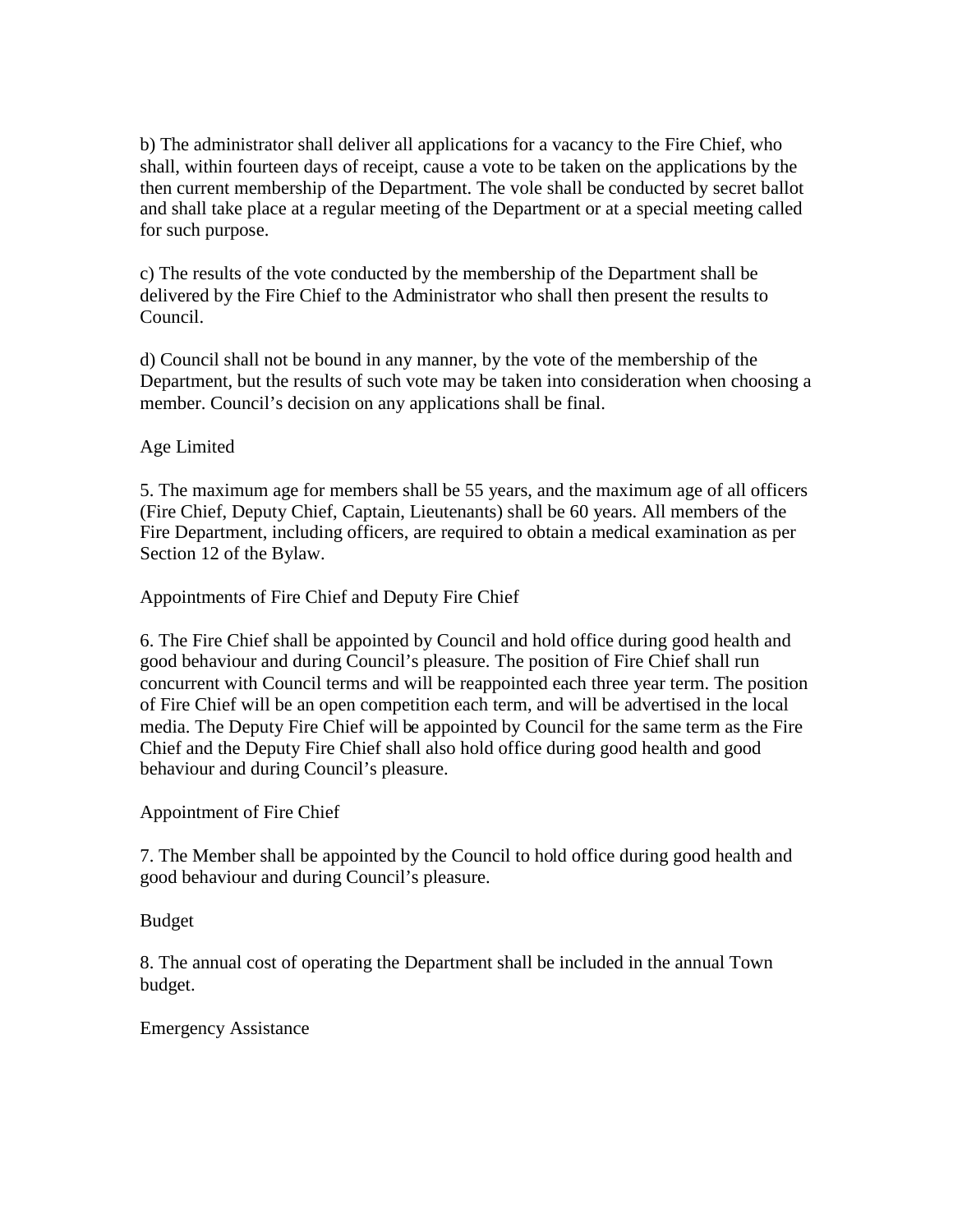9. Every able-bodied person, resident in the area serviced by the Souris Fire Department, shall render all possible assistance when called upon to do so by the Fire Chief, Deputy Fire Chief or officer in charge of fire fighting equipment.

#### Discipline

10. a) All members of the Fire Department are subject to and must be aware of the rules and regulations regarding discipline and related matters as are contained in the National Volunteer Fire Code.

b) The Fire Chief shall consult with Council in all disciplinary matters over the Department.

c) All disciplinary matters with the Fire Chief or Deputy Fire Chief shall be dealt with directly by Council.

#### Dismissals

11. Council may dismiss any member of the Department for failure to satisfactorily perform his or her duties, or for any misconduct in the handling of Department affairs or duties or for any other reason, including failure to remain physically fit, as Council in its discretion may decide.

#### **Medicals**

12. Each member of the Fire Department is required to receive a medical examination and a written report of such medical examination shall, within one month of such examination, be submitted to the Fire Chief and passed on to Council.

Such medical examination will be by a qualified practitioner, at least once a year, between January 1st and May 1st. This examination will indicate the fitness of the member, Fire Chief and Deputy Fire Chief. Any cost incurred by a Fire Department member will be reimbursed by Council.

#### **Training**

13. The Department shall meet at the call of the Fire Chief or Deputy Fire Chief, which call shall be not less than once a month, for practice and instruction in the use of all apparatus and in the principles fire protection and fire prevention. The Department shall limit meetings for training and practices to twelve per year unless otherwise authorized by Council.

#### Continuing Education

14. Every member of the Department shall be required to be part of a continuing education system, for firepersons as follows: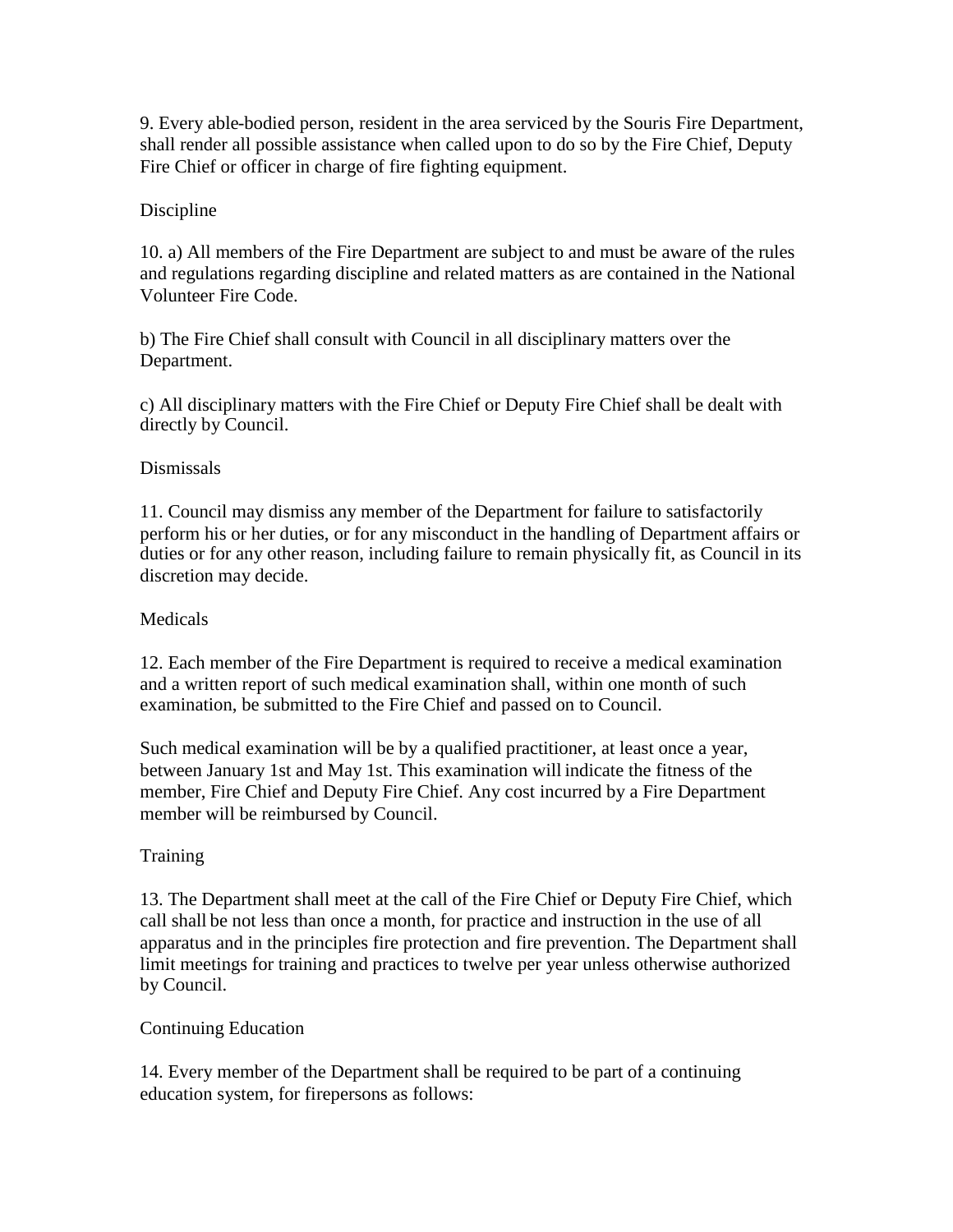Level I – must be obtained within a 12-month period following acceptance for membership in the Department; and

Level II – must be obtained within a 12-month period of receiving Level I.

All existing firepersons shall have completed all levels of training, as above, within a three-year period from the date of the passing of this by-law. Continuing education requirements are subject to availability of courses within the prescribed time.

Practices and Fire Calls

15. A Member who misses three consecutive regular meetings of the Department shall be automatically dismissed from the Department.

#### Strength

16. a) The Fire Chief shall be responsible to keep the Department up to strength at all times. Any member wishing to be absent for a vacation or other legitimate reason for longer than 24 hours must notice the Fire Chief in advance so that a proper substitute may be named to relieve him, and that such relief to be in effect only during absence.

b) The Chief shall have power to fill vacancies in strength of force temporarily. Applications for a permanent appointment will be posted and confirmed by Council.

c) The Fire Chief shall be responsible to compile a list of auxiliary fire department members.

Social

17. The members of the Department may organize for social purposes and other purposes intended to further the interest and welfare of the Department and members thereof.

#### **Interference**

18. a) No person shall impede, interfere with or hinder any officer or fireperson in the discharge of his duties at a fire, in responding to a fire alarm or at a practice.

b) No person shall damage apparatus, equipment and supplies and no person shall put to any use, unauthorized by the Chief, any apparatus, equipment or supplies.

c) Any person who contravenes this provision is guilty of an offence and is liable upon summary conviction to a fine of not less than fifty dollars (\$50) and not more than five hundred dollars (\$500).

**Insurance**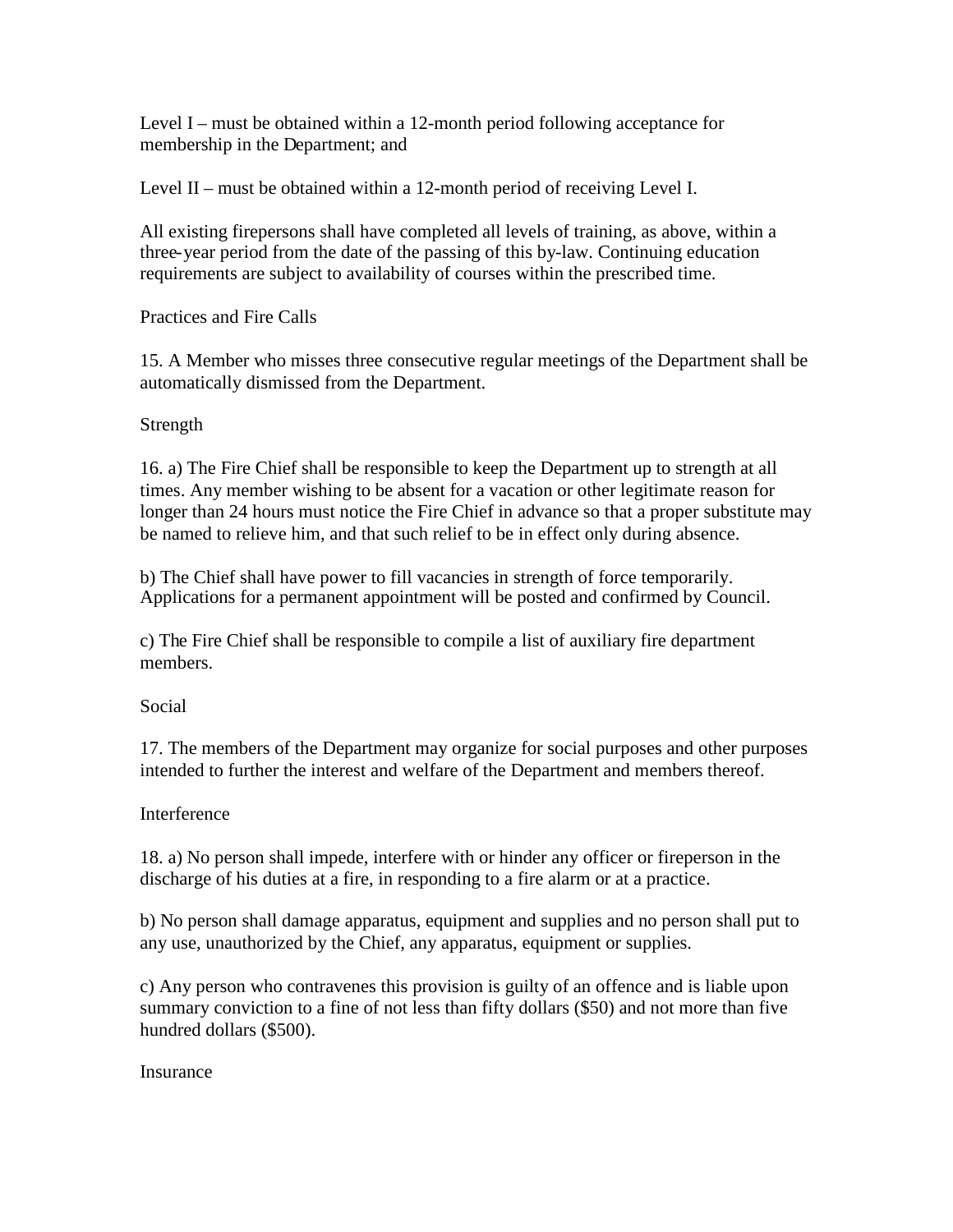19. The Town shall carry adequate compensation insurance with an insurance company on all fire fighting apparatus.

Liability

20. Neither the Town of Souris nor the Department shall be liable for any claim made by persons injured in carrying out their duties as a member of the Department.

Temporary Chief

21. In the event of the absence of the Fire Chief, for any reason, the Deputy Fire Chief shall act as a temporary Fire Chief.

Equipment Inventory

22. The Fire Chief shall keep an inventory of all equipment on hand.

Record of Activities

23. The Fire Chief shall be required to keep a book to record the attendance of members of time Department at fires and practices, the particulars of every fire call reported to the Department, and time apparatus, equipment and supplies used for each fire call, and any breakage, shortage and deficiencies in the apparatus, equipment and supplies and any other information that may be required at any lime by Council. Copy of minutes of each meeting are to be given to the Administrator, to be kept on file and all books and records shall be open to inspection by the Administrator or any member of Council.

Fire Reports

24. The Fire Chief must report within twenty-four hours, all fires to the Fire Marshall of Prince Edward Island and to the Town Administrator on the printed forms supplied for such purpose and otherwise comply with the provisions of the Fire Prevention Act and Regulations, and with all other provincial laws for which the Fire Chief is an enforcing officer.

Removal of Burning Buildings

25. The Officer or member in charge of the Department at any fire may cause any building, fence or other structure to be removed or torn down, if such removing or tearing down appears necessary to the said officer or member in charge to prevent spreading of fire.

Assistant to the Fire Marshal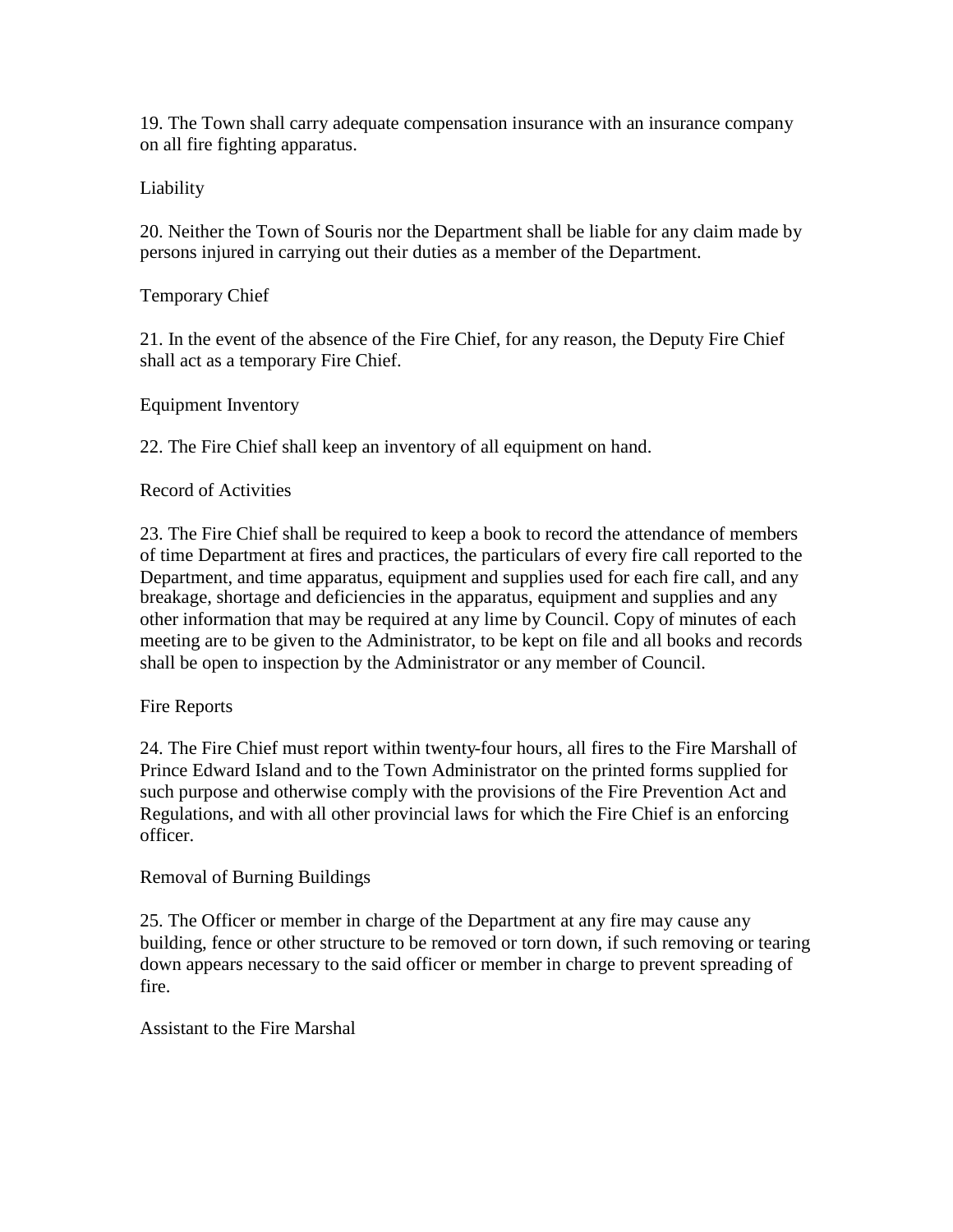26. The Fire Chief when duly appointed, automatically becomes assistant to the Fire Marshal and carries out the duties of that office in relationsto Fire Prevention in the area covered by the Department.

#### Remuneration

27. The Town of Souris shall pay the members of the Department for services rendered, such amount as Council in its discretion sees fit, but members shall not be considered as town employees. Any monies derived from the use of Fire Vehicles or Fire Equipment, and monies derived from the annual agreement with the Forestry Truck, shall automatically become part of the Membership Fund.

Operation of Fire Department Vehicles

28. No person shall operate a motor vehicle of the Department unless that person has a valid driver's license for the operation of such vehicle, and operates such vehicle in accordance with the laws governing time Province of Prince Edward Island.

Duties of Fire Chief

29. The Fire Chief:

a) shall be responsible for ensuring the Fire Department has established adequate fire protection and related services;

b) shall be responsible for ensuring the Fire Department is supplied with equipment and facilities necessary to fulfill the Fire Department's responsibilities; c) shall ensure that the Fire Department is organized and run in an efficient manner;

d) will recommend to Council any changes or improvements to the Fire Department that require Council's approval;

e) will direct and control all Fire Department equipment and personnel at the scene of any fire or other emergency;

f) will detail duty crews;

g) will arrange for mutual aid with other fire departments;

h) will establish and direct proper procedure, for extinguishing fires and responding to other emergencies;

i) shall have care and control of all equipment of the Fire Department, and maintain the Fire Hall and Fire Department equipment in a proper state of repair and efficiency;

j) shall keep record of all fire calls;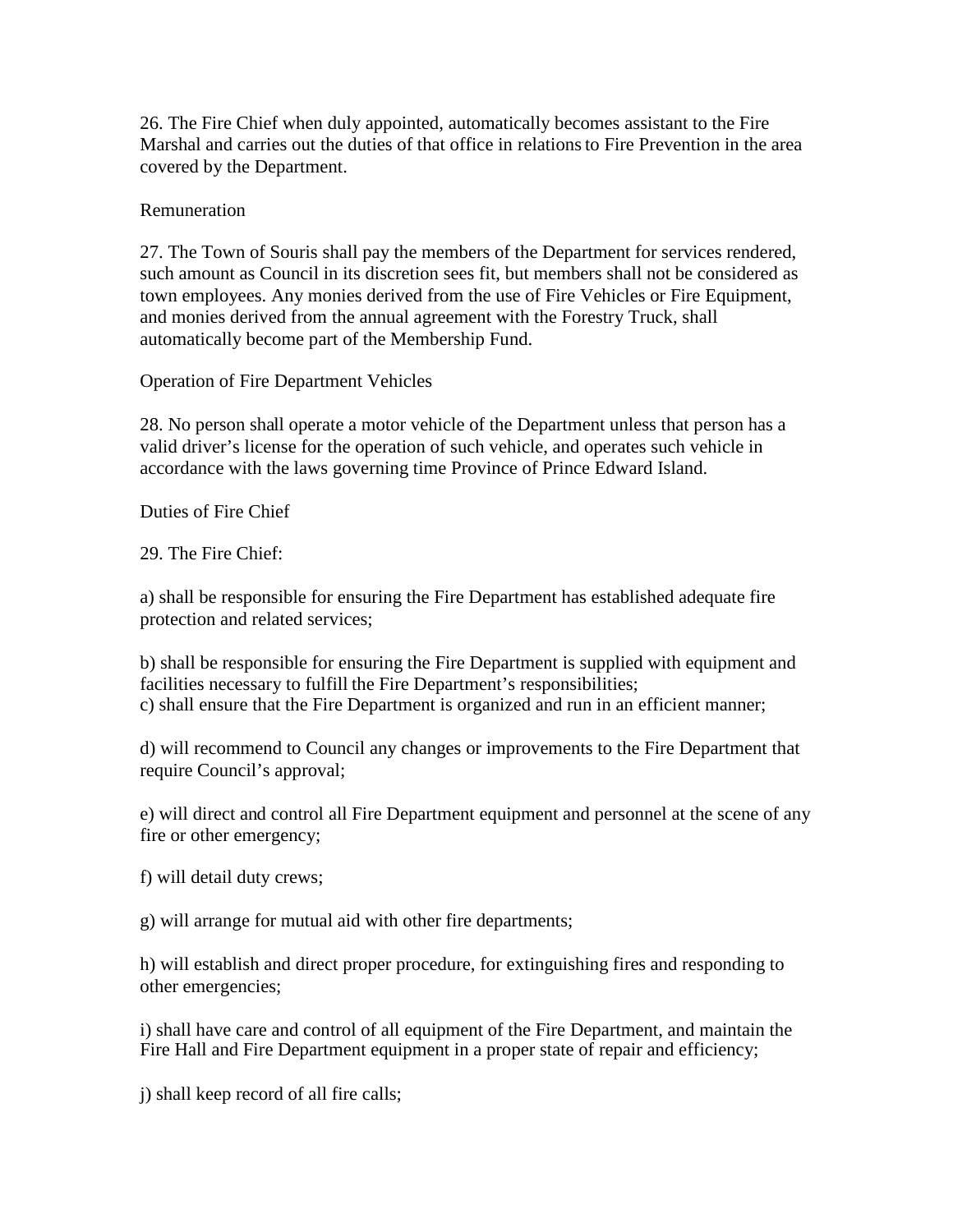k) will ensure the Fire Hall is not left open and unattended;

l) will supervise the work of firepersons at the Fire Hall;

m) shall keep a record of attendance of members of the Fire Department at fires and practices; and

n) will report the particulars of every fire to the Council.

Duties of the Deputy Fire Chief

30. The Deputy Fire Chief shall assist the Fire Chief in all the Fire Chiefs duties and shall in the absence of the Fire Chief perform such duties and exercise his authority.

Repeal of Old By-Laws

By-law No. 80-3 which came in force 1980 is hereby released; By-law No. 23, By-law relating to the Souris Fire Department ; By-law No. 24, By-law relating to fire wardens and measures for prevention and suppression of fires; and By-law No. 25, By-law establishing the Emergency Measures Committee.

Souris Fire Dept. Bylaw No. 94-2 read a first time this 11th day of July, 1994 Souris Fire Dept. Bylaw No. 94-2 read a second time this 8th day, 1994

#### TOWN OF SOURIS

Mayor Jimmy Hughes Town Clerk Mildred Ehler

Fire Department By-law No. 94-2, as amended:

Read a first time the 11th day of December 2006 Read a second time the 11th day of December 2006 Read a third and final time the 14th day of December 2006

TOWN OF SOURIS

Joe O'Keefe, Mayor Dianne La Chapelle, Administrator

APPENDIX A